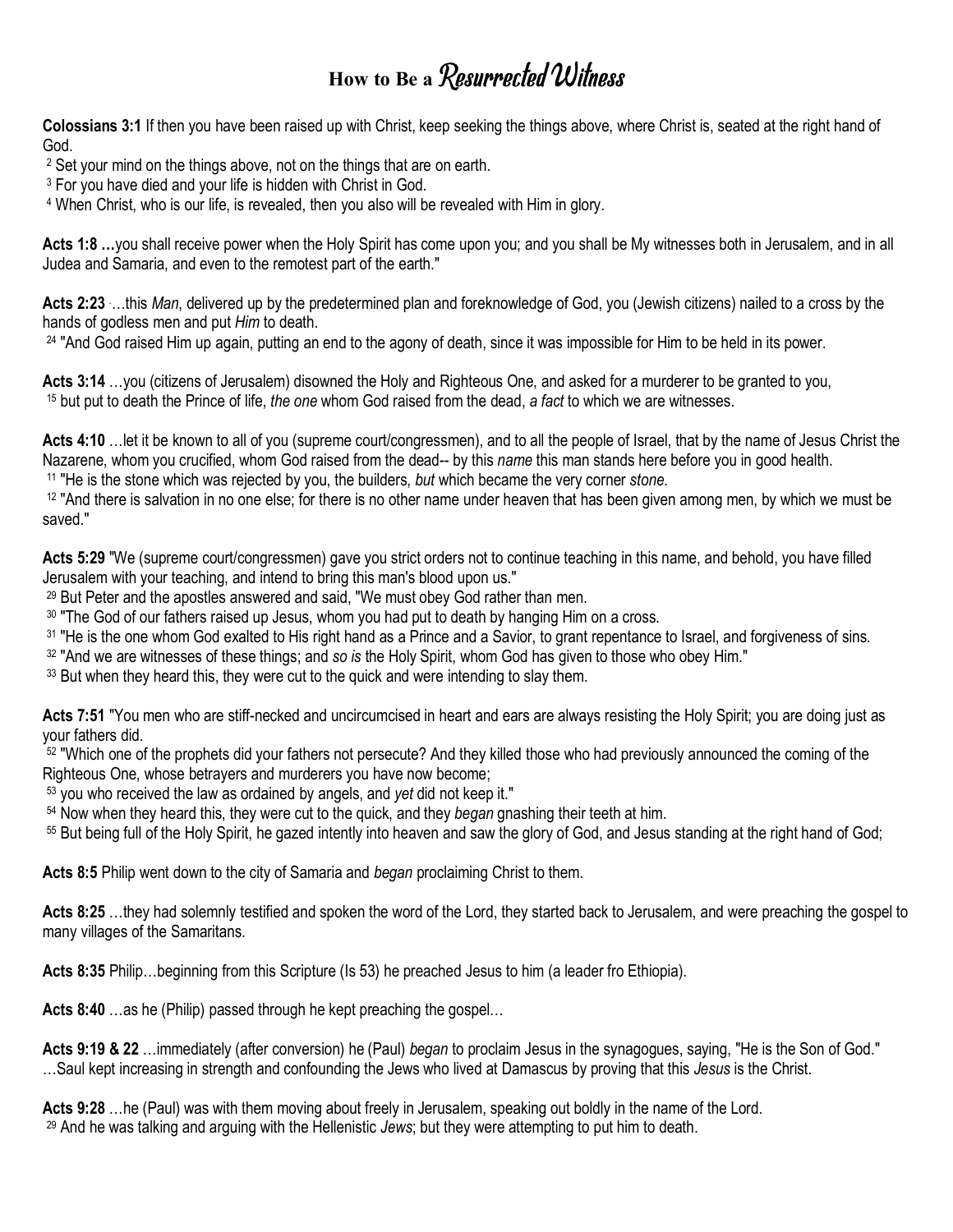**Acts 10:43** "Of Him all the prophets bear witness that through His name everyone who believes in Him receives forgiveness of sins." <sup>44</sup> While Peter was still speaking these words, the Holy Spirit fell upon all those who were listening to the message (a Roman military family and friends).

**Acts 11:19** …those who were scattered because of the persecution … *were* preaching the Lord Jesus.

**Acts 13:7** … (on Cyprus was) Sergius Paulus, a man of intelligence. This man summoned Barnabas and Saul and sought to hear the word of God.

<sup>8</sup> But Elymas the magician (for thus his name is translated) was opposing them, seeking to turn the proconsul away from the faith.

9 But Saul, who was also *known as* Paul, filled with the Holy Spirit, fixed his gaze upon him,

10 and said. "You who are full of all deceit and fraud, you son of the devil, you enemy of all righteousness, will you not cease to make crooked the straight ways of the Lord?

**Acts 13:38** …let it be known to you, brethren (of Antioch, Turkey), that through Him forgiveness of sins is proclaimed to you,

<sup>39</sup> and through Him everyone who believes is freed from all things, from which you could not be freed through the Law of Moses.

<sup>40</sup> "Take heed therefore, so that the thing spoken of in the Prophets may not come upon *you*:

<sup>41</sup> 'Behold, you scoffers, and marvel, and perish...

**Acts 14:1** And it came about that in Iconium they entered the synagogue of the Jews together, and spoke in such a manner that a great multitude believed, both of Jews and of Greeks.

2 But the Jews who disbelieved stirred up the minds of the Gentiles, and embittered them against the brethren.

3 Therefore they spent a long time *there* speaking boldly *with reliance* upon the Lord…

**Acts 14:15** "Men (of Lystra), why are you doing these things? We are also men of the same nature as you, and preach the gospel to you in order that you should turn from these vain things to a living God, who made the heaven and the earth and the sea, and all that is in them.

**Acts 16:13** (In Philippi) on the Sabbath day we went outside the gate to a riverside, where we were supposing that there would be a place of prayer; and we sat down and began speaking to the women who had assembled.

**Acts 16:29** ... he (a jailor in Philippi) fell down before Paul and Silas,

<sup>30</sup> and after he brought them out, he said, "Sirs, what must I do to be saved?"

<sup>31</sup> And they said, "Believe in the Lord Jesus, and you shall be saved, you and your household."

 $32$  And they spoke the word of the Lord to him together with all who were in his house.

**Acts 17:2** …(Paul) for three Sabbaths (in Thessalonica) reasoned with them from the Scriptures,

3 explaining and giving evidence that the Christ had to suffer and rise again from the dead, and *saying*, "This Jesus whom I am proclaiming to you is the Christ."

4 And some of them were persuaded and joined Paul and Silas, along with a great multitude of the God-fearing Greeks and a number of the leading women.

<sup>5</sup> But the Jews, becoming jealous and taking along some wicked men from the market place, formed a mob and set the city in an uproar…

Acts 17:11 ...these (Bereans) were more noble-minded than those in Thessalonica, for they received the word with great eagerness, examining the Scriptures daily, *to see* whether these things were so.

<sup>12</sup> Many of them therefore believed, along with a number of prominent Greek women and men.

<sup>13</sup> But when the Jews of Thessalonica found out that the word of God had been proclaimed by Paul in Berea also, they came there likewise, agitating and stirring up the crowds.

**Acts 17:16** while Paul was waiting for them at Athens, his spirit was being provoked within him as he was beholding the city full of idols. <sup>17</sup> So he was reasoning in the synagogue with the Jews and the God-fearing *Gentiles*, and in the market place every day with those who happened to be present.

18 And also some of the Epicurean and Stoic philosophers were conversing with him. And some were saying, "What would this idle babbler wish to say?" Others, "He seems to be a proclaimer of strange deities,"-- because he was preaching Jesus and the resurrection.